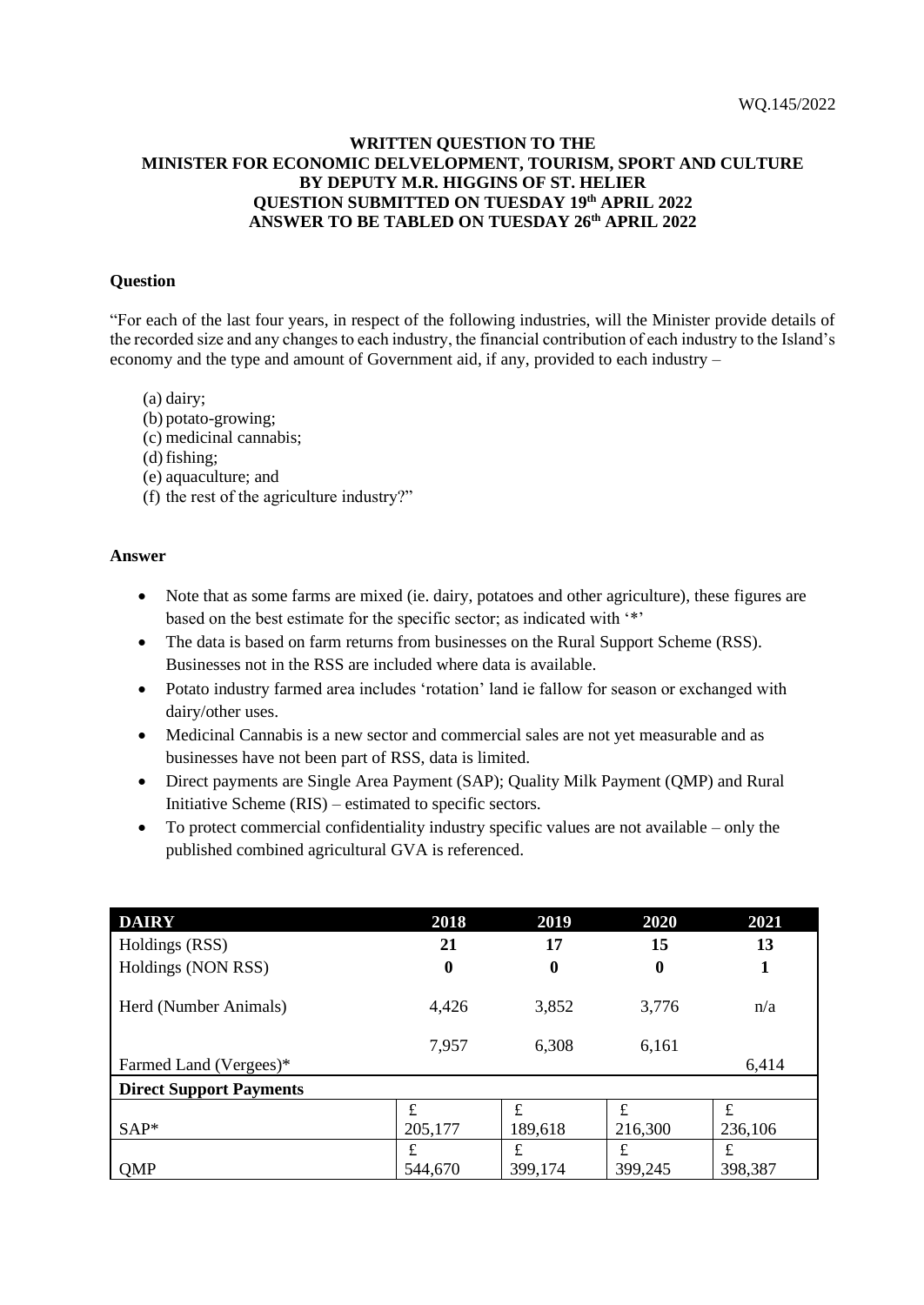| <b>RIS</b>                      | ىە<br>14,698 | ىمە<br>175 | 163,197 | - Jan<br>45,892 |
|---------------------------------|--------------|------------|---------|-----------------|
| <b>Indirect Sport</b>           |              |            |         |                 |
|                                 | ىە           |            | ∼       | ∼               |
| <b>Herd Management Services</b> | 163,000      | 180,000    | 180,000 | 182,500         |

| <b>POTATOES</b>                | 2018    | 2019    | 2020        | 2021    |
|--------------------------------|---------|---------|-------------|---------|
| Holdings (RSS)                 | 10      | 10      | 10          | 11      |
| Holdings (NON RSS)             | 3       | 3       | 3           |         |
| Farmed Land (Vergees)*         | 14,710  | 15,911  | 16,070      | 15,640  |
| <b>Direct Support Payments</b> |         |         |             |         |
|                                | £       | £       | £           | £       |
| $SAP*$                         | 304,200 | 333,220 | 371,400     | 446,000 |
|                                | £       | £       | $\mathbf f$ | £       |
| <b>RIS</b>                     | 29,333  | 34,500  | 60,025      | 27,000  |
| <b>Indirect Sport</b>          |         |         |             |         |
|                                | £       | £       | £           | £       |
| <b>PR</b> Marketing            | 35,000  | 35,000  | 35,000      | 35,000  |

| <b>MEDICINAL CANNABIS</b> | 2018                     | 2019                     | 2020 | 2021 |
|---------------------------|--------------------------|--------------------------|------|------|
| Holdings (NON RSS)        |                          |                          |      |      |
| Farmed Land (Vergees)*    | $\overline{\phantom{0}}$ | $\overline{\phantom{a}}$ |      |      |
| <b>Support Payments</b>   |                          | -                        |      |      |

| <b>AGRICULTURE (EX.</b><br>DAIRY/POTATO) | 2018   | 2019   | 2020    | 2021    |
|------------------------------------------|--------|--------|---------|---------|
| Holdings (RSS)                           | 11     | 10     | 12      | 15      |
| Farmed Land (Vergees)                    | 2,204  | 2,551  | 3,053   | 2,923   |
| <b>Direct Support Payments</b>           |        |        |         |         |
|                                          | £      | £      | £       | £       |
| <b>SAP</b>                               | 43,419 | 44,751 | 69,684  | 152,845 |
|                                          | £      | £      | £       | £       |
| <b>RIS</b>                               |        | 28,303 | 196,125 | 14,826  |

| Agricultural Sector GVA per year | 2018 | 2019 | 2020 | 2021 |
|----------------------------------|------|------|------|------|
| Constant 2020 values             | 59m  | 60m  | 46m  | n/a  |

National Accounts: GVA and GDP - [GVA in real terms in constant 2020 values \(£ million\) -](https://opendata.gov.je/dataset/national-accounts/resource/ac1769c7-b3ca-43d4-8963-951884d20b13?_gl=1*15wbwmj*_ga*MTg1MTIwNTQ0NC4xNjMzNTI4NTQ4*_ga_07GM08Q17P*MTY1MDYyNDU5Ni4xODUuMS4xNjUwNjI0Njk4LjA.) Government [of Jersey Open Data](https://opendata.gov.je/dataset/national-accounts/resource/ac1769c7-b3ca-43d4-8963-951884d20b13?_gl=1*15wbwmj*_ga*MTg1MTIwNTQ0NC4xNjMzNTI4NTQ4*_ga_07GM08Q17P*MTY1MDYyNDU5Ni4xODUuMS4xNjUwNjI0Njk4LjA.)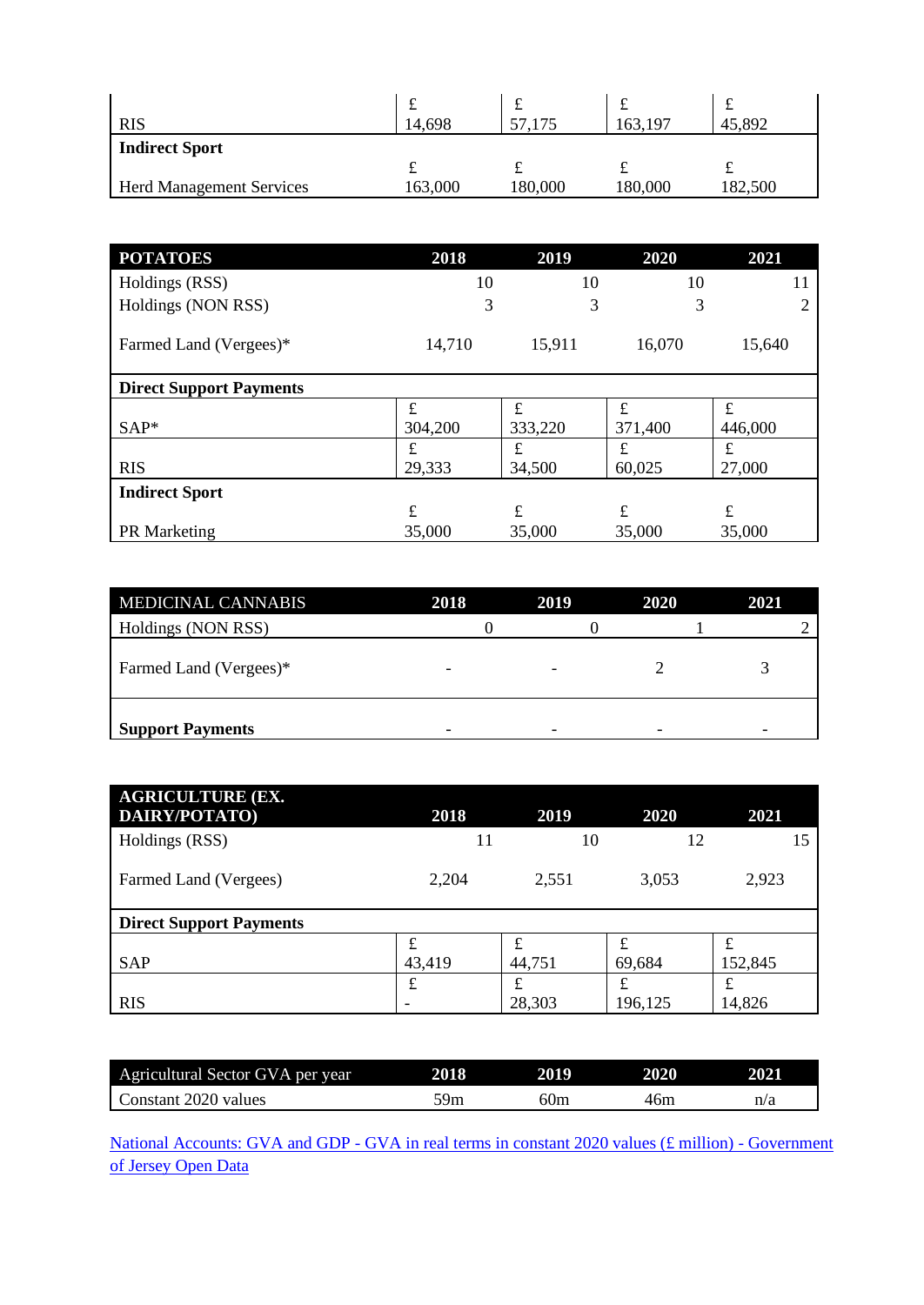**Fisheries** (2021 figures not available)

These figures are for commercial landings by Jersey vessels and are in kilogrammes.

| <b>SPECIES</b>     | 2018   | 2019   | 2020   |
|--------------------|--------|--------|--------|
| Dog cockles        | 0      | 80     | 137    |
| <b>Brown Crab</b>  | 287252 | 170941 | 126424 |
| Crayfish           | 11     | 6      | 4      |
| Cuttlefish         | 7934   | 10971  | 14104  |
| Green Crab         | 20     | 1236   | 0      |
| <b>Velvet Crab</b> | 287    | 317    | 180    |
| Lobster            | 193503 | 155374 | 111289 |
| Octopus            | 2      | 0      | 3      |
| Ormer              | 7      | 643    | 809    |
| Praires            | 0      | 0      | 2960   |
| Prawns             | 29     | 0      | 24     |
| Queen Scal-        | 0      | 0      | 0      |
| lops               |        |        |        |
| Scallops 1, 2      | 275021 | 337986 | 249203 |
| Spider Crab        | 289229 | 301743 | 199293 |
| Squid              | 631    | 389    | 297    |
| Whelks             | 838926 | 735443 | 179440 |

| <b>Species</b>                | 2018  | 2019  | 2020  |
|-------------------------------|-------|-------|-------|
| <b>Blonde Ray</b>             | 52655 | 46343 | 60801 |
| Dogfish                       | 7154  | 6634  | 7769  |
| Wrasse                        | 7248  | 4502  | 4321  |
| <b>Black Sea Bream</b>        | 9847  | 3052  | 4796  |
| <b>Lesser Spotted Dogfish</b> | 9500  | 7590  | 4860  |
| Mackerel                      | 3436  | 2100  | 5227  |
| <b>Conger Eels</b>            | 3194  | 2069  | 1649  |
| Pollack                       | 1689  | 1066  | 1673  |
| Smooth Hound                  | 5070  | 3340  | 2178  |
| Whiting                       | 1391  | 787   | 746   |
| <b>Brill</b>                  | 1393  | 1629  | 1711  |
| <b>Bass</b>                   | 1476  | 6649  | 7542  |
| Bull Huss / Greater Spotted   | 859   | 2238  | 1700  |
| Dogfish                       |       |       |       |
| Plaice                        | 803   | 936   | 647   |
| Turbot                        | 680   | 543   | 652   |
| <b>Grey Mullet</b>            | 932   | 2154  | 2975  |
| Dover Sole                    | 1594  | 696   | 672   |
| Angler Fish / Monkfish        | 258   | 466   | 601   |
| <b>Red Gurnard</b>            | 1940  | 1243  | 1304  |
| Sand Sole                     | 379   | 234   | 1109  |
| Tope                          | 181   | 40    | 306   |
| Pouting                       | 870   | 332   | 469   |
| <b>Red Mullet</b>             | 133   | 254   | 235   |
| Snipe / Garfish               | 42    | 18    | 0     |
| <b>Horse Mackerel</b>         | 191   | 28    | 280   |